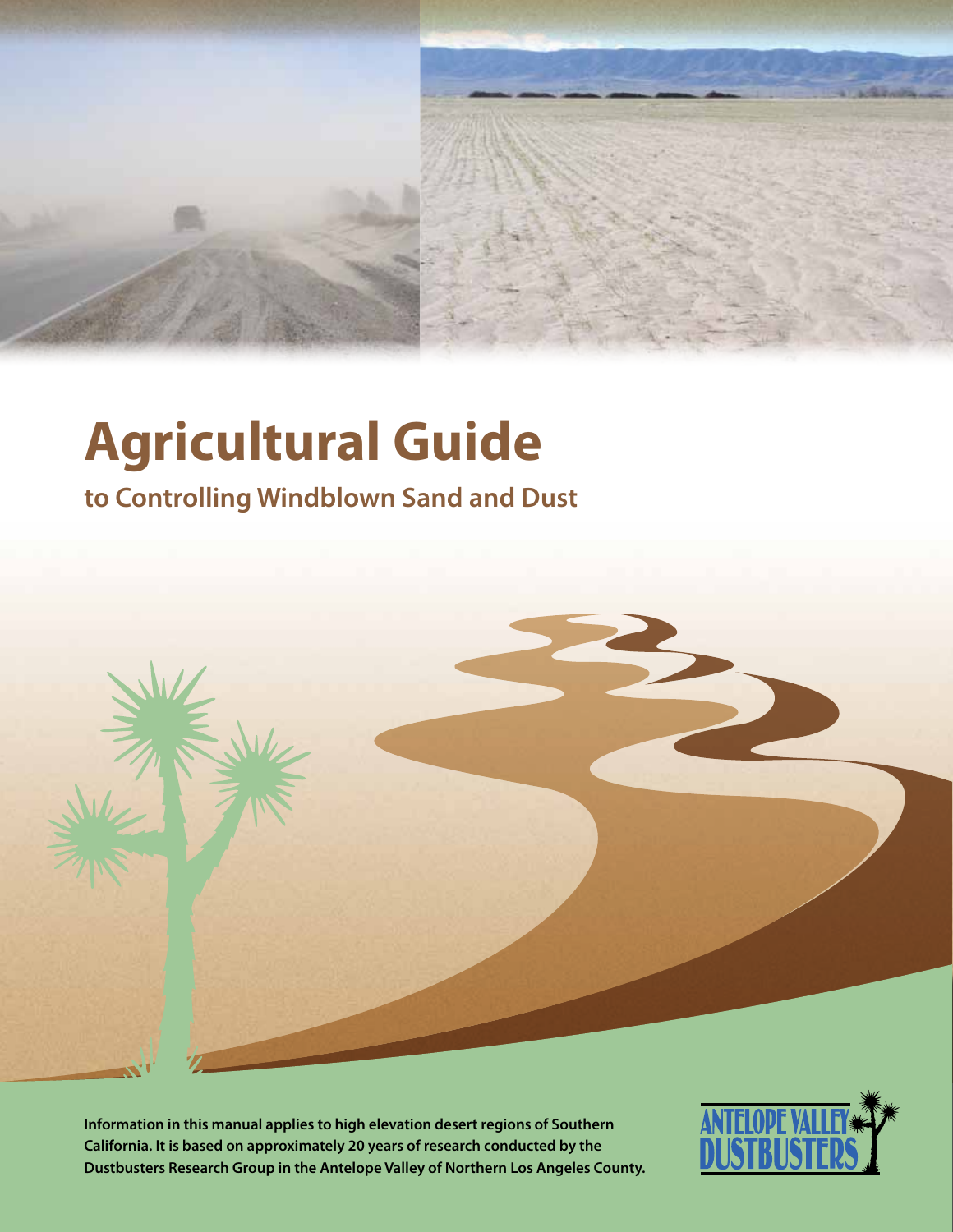### **Table of Contents**

|                                                 | 3              |
|-------------------------------------------------|----------------|
|                                                 | $\overline{4}$ |
|                                                 | 5              |
|                                                 | 5              |
|                                                 | 6              |
|                                                 | $\overline{7}$ |
|                                                 | $\overline{7}$ |
|                                                 | 9              |
| Cover Crops in Field and Vegetable Systems      | 9              |
|                                                 | 11             |
| Residue and Tillage Management-                 |                |
| No Till / Strip Till / Mulch Till/ Direct Seed. | 11             |
| Cover Crops in Perennial Tree and Vine Systems  | 12             |
|                                                 | 12             |
|                                                 | 14             |
|                                                 | 14             |
|                                                 | 14             |
|                                                 | 14             |
|                                                 | 15             |
|                                                 | 15             |
|                                                 | 15             |
|                                                 | 15             |
|                                                 | 16             |
|                                                 | 17             |
|                                                 | 18             |
|                                                 | 19             |

**Front Cover:** Blowing dust in the Antelope Valley has led to reduced visibility and serious traffic accidents. A number of techniques suppress blowing dust, even in very sandy areas. **Back Cover:** The undisturbed or revegetated desert displays a mix of plant species and prevents blowing dust.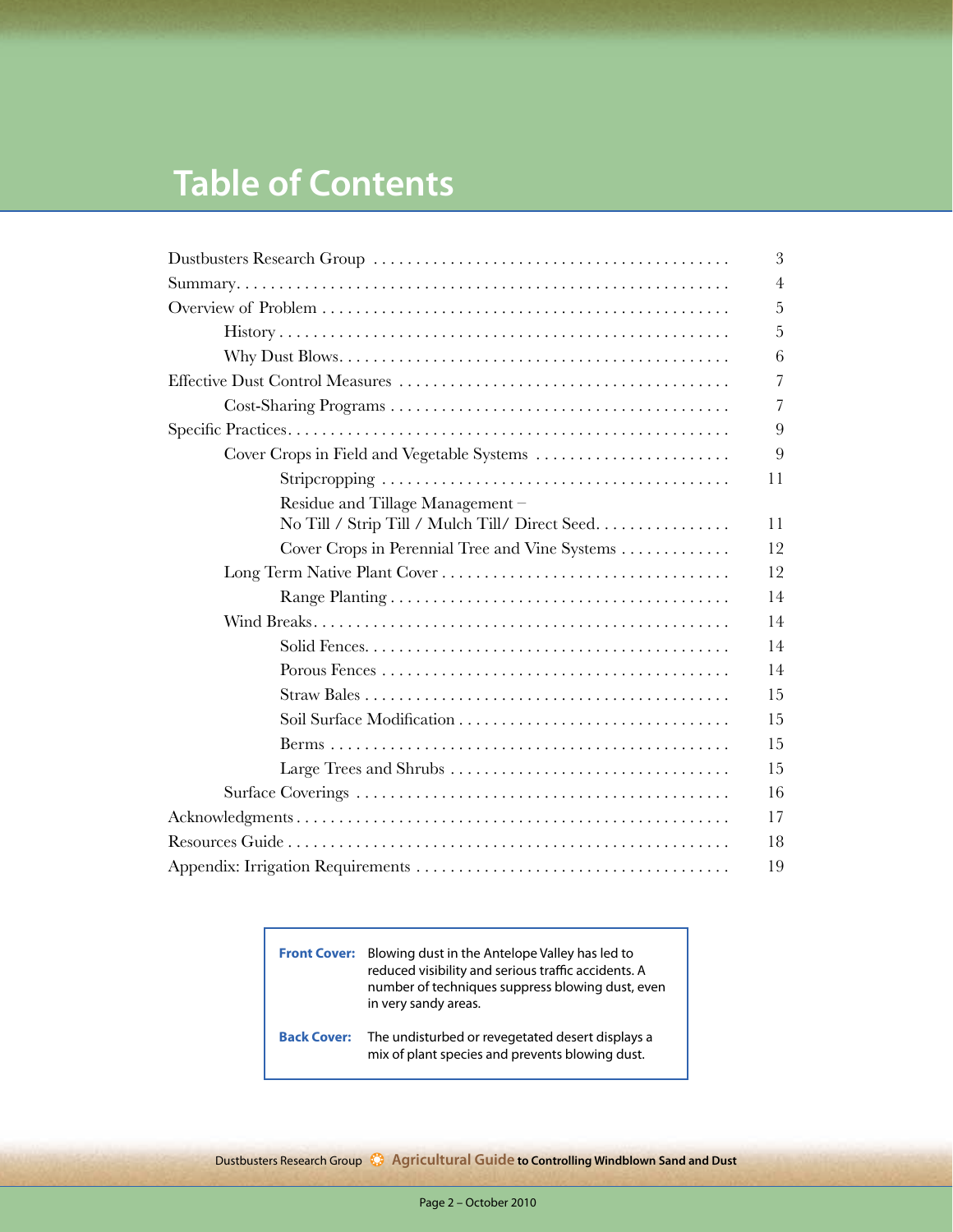### **Dustbusters Research Group**



In 1991, the Dustbusters Research Group formed a task force to develop best management practices for mitigating wind erosion, reducing blowing dust, and improving air quality in the Antelope Valley. Since then, Dustbusters has developed and implemented a land treatment program to minimize wind erosion through vegetative and mechanical procedures.

The Dustbusters Research Group consists of private entities as well as federal, city and county government representatives. These include the USDA Natural Resources Conservation Service, Southern California Edison, Antelope Valley Air Quality Management District, City of Los Angeles Department of World Airports, University of California Cooperative Extension, San Diego State University, Midwest Research Institute, Los Angeles County Fire Department – Forestry Division, Antelope Valley Resource Conservation District, and local farmers from Bolthouse Farms, Calandri Farms, Giba Farms, Kindig Farms, Nebeker Ranch, and Munz Ranch.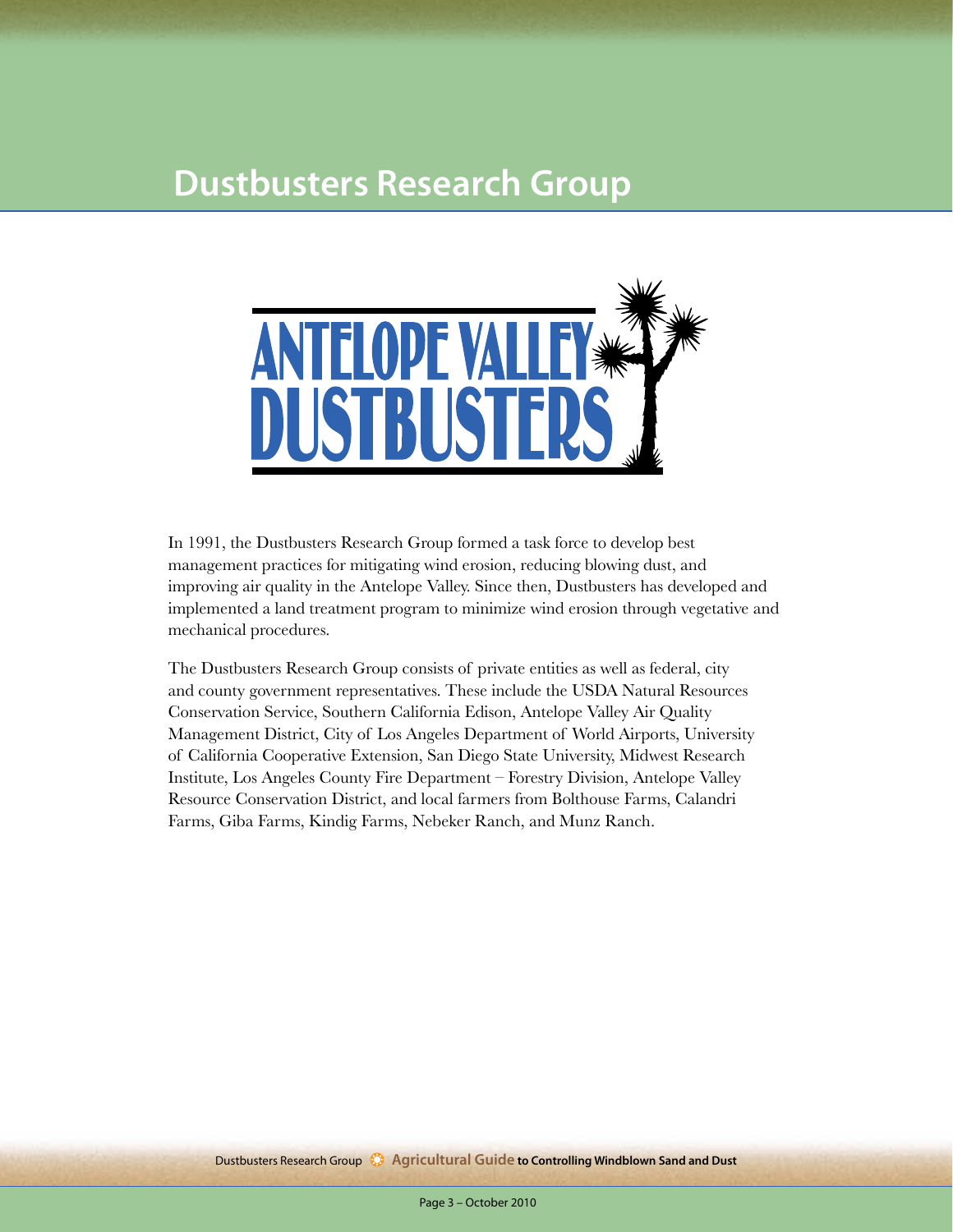### **Summary**

Growers in the high elevation Mojave Desert and other Southwestern U.S. locations encounter extended droughts, high winds, soil erosion, and other circumstances that result in blowing dust. Agricultural soils may be exposed briefly between crops, or as fields are fallowed for 1 to 3 years, grazed by sheep, or taken completely out of production. Any process that reduces vegetation cover also invites dust problems. Wind speeds in this area can exceed 50 mph. When the wind blows, dust from unprotected areas will follow.

Many public and private agencies are available to help growers manage their dust problems. In some cases, financial assistance is available. The techniques in this Guide may serve as a starting point. However, a comprehensive erosion management program may require consultation with experts.

Information in this Guide will assist growers with control of blowing sand and dust. It is based on almost 20 years of research conducted in Antelope Valley by the Dustbusters. It also provides information on cost sharing with federal agencies. Two other Guides have

been prepared, for homeowners, and for large area land managers. (Website reference--cross reference Homeowners Guide and Large Area Land Managers Guide (URLs here)

Growers in the Antelope Valley can contact one or more of the resources listed in the Resources Guide. Growers in other areas may also benefit from these resources or by contacting similar agencies in their own production areas.



**Figure 1:** The undisturbed desert is stable and is not a source of blowing dust.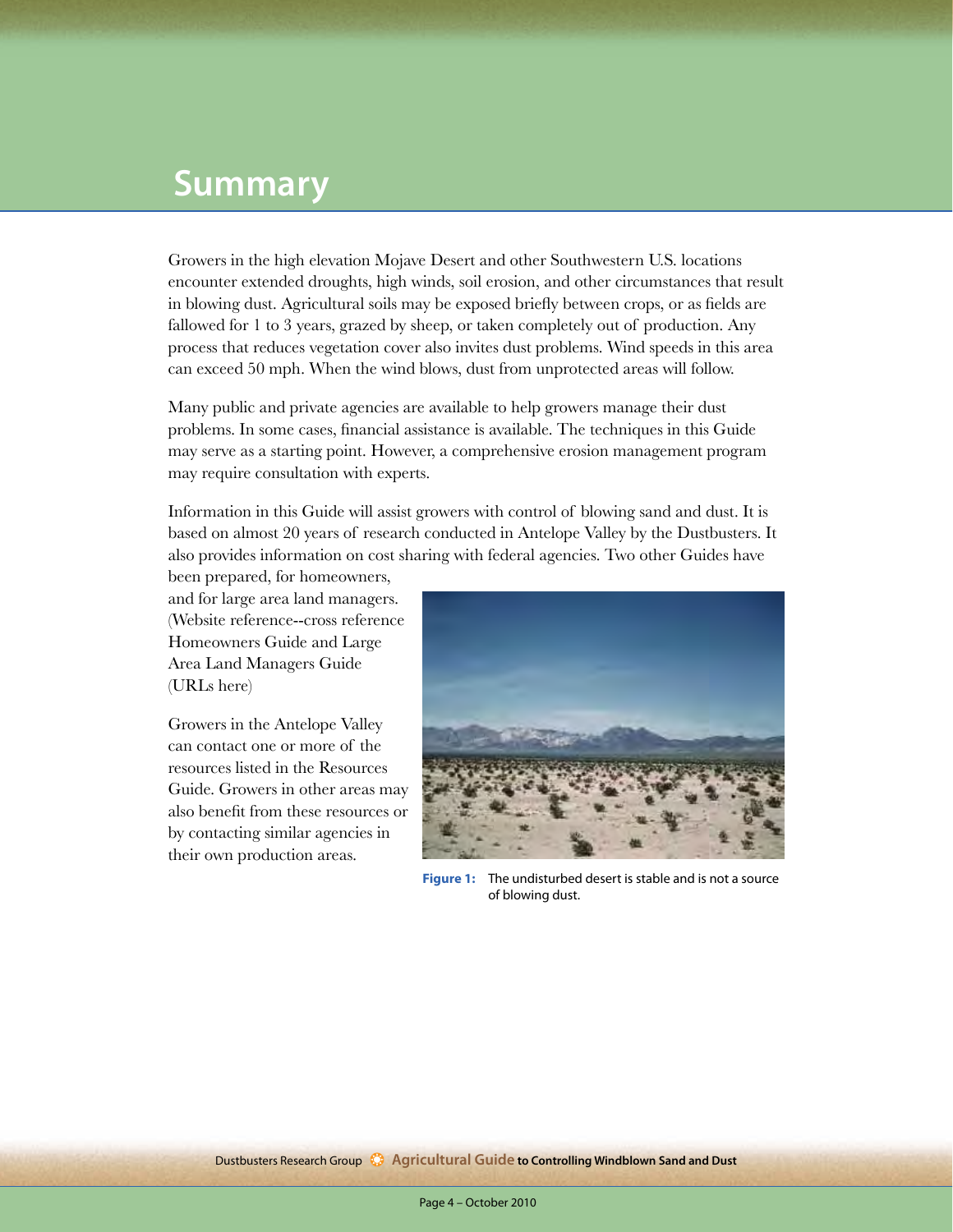### **Overview of the Problem**

#### **History**

Many growers in the Antelope Valley remember the prolonged drought from 1985 to 1992 and the high winds up to 50 mph that propelled giant dust clouds across the Valley. Poor air quality intensified respiratory health problems, reduced visibility and triggered major highway accidents. Deep deposits of blown sand negatively impacted crop production and property values. (See Figures 2 and 3.)

Desert soils are typically crusted and protected from wind by scattered native vegetation. Soils are also protected by crops. Agricultural production in the Antelope Valley generally consists of rotations among forage crops (alfalfa, grains, hay), onions, carrots, and potatoes. Even areas of loose sand are protected if vegetation coverage is sufficient.

Vehicle traffic, construction activities, and agricultural production can damage or destroy vegetation, disrupt crusts, and lead to wind erosion. In agricultural production systems, some ground remains fallow for more than 1 year to reduce soil-borne pathogens or for economic reasons.



**Figure 2:** Land clearing for agricultural or other purposes can initiate a self-perpetuating cycle of disturbance.



**Figure 3:** Blowing sand can bury crops or sandblast them.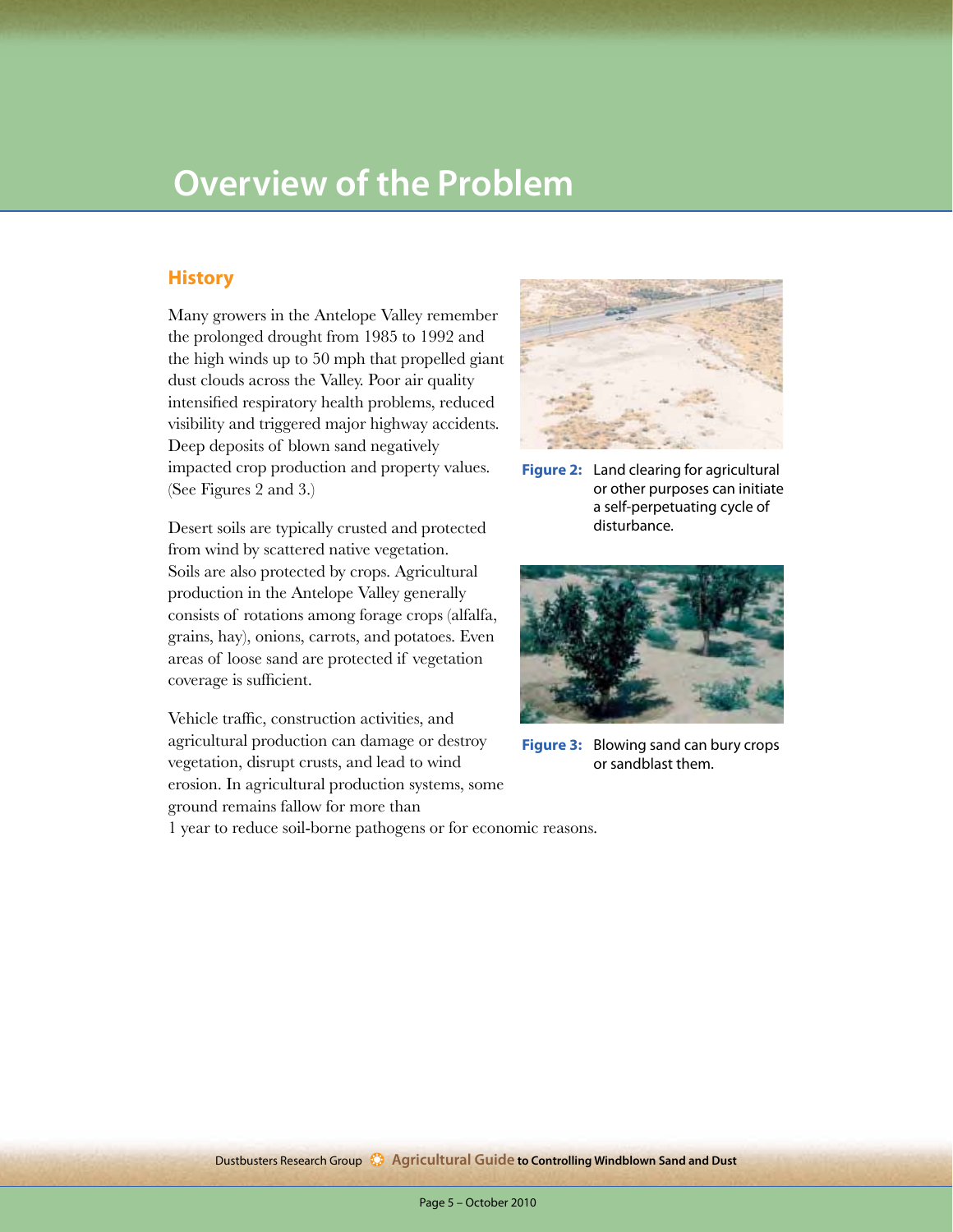#### **Why Dust Blows**

For growers, blowing dust comes from two sources, land you own or lease and the land upwind of it. Sand blowing from upwind may cause your previously stable ground to begin to erode, as high winds pick up loose sand particles and bounce them along the ground. This saltation of sand and other coarse particles sandblasts the soil surface, eroding the stable crust, dislodging additional particles, and causing further erosion. Saltating particles can kill vegetation, scour stable land, and cause dust to be lofted into the air. (See Figure 4.) Wind rarely lifts sand higher than about 3 feet above ground. However, fine dust rises much higher, which eliminates any practical means of capture.



**Figure 4:** Wind erosion begins with particle creep (rolling) of large particles. Soon, saltation (bouncing) of sand particles begins. These energetic particles erode even stable soil, causing suspension of dust particles into the air.

As a grower, you may choose to implement procedures that control dust, in order to improve visibility, reduce wind erosion and loss of topsoil, minimize damage to roads and structures, and limit health impacts due to poor air quality. Effective dust control methods conserve your topsoil, protect your downwind cropped acreage, and support compliance with air quality regulations. Soils remain viable for production only when soil loss is held below about 5 tons per acre per year. Dust regulations require submittal of a Best Management Practice Plan that includes selection of Practices for Agricultural Operations specifically developed for control of fugitive dust in the Mojave Desert.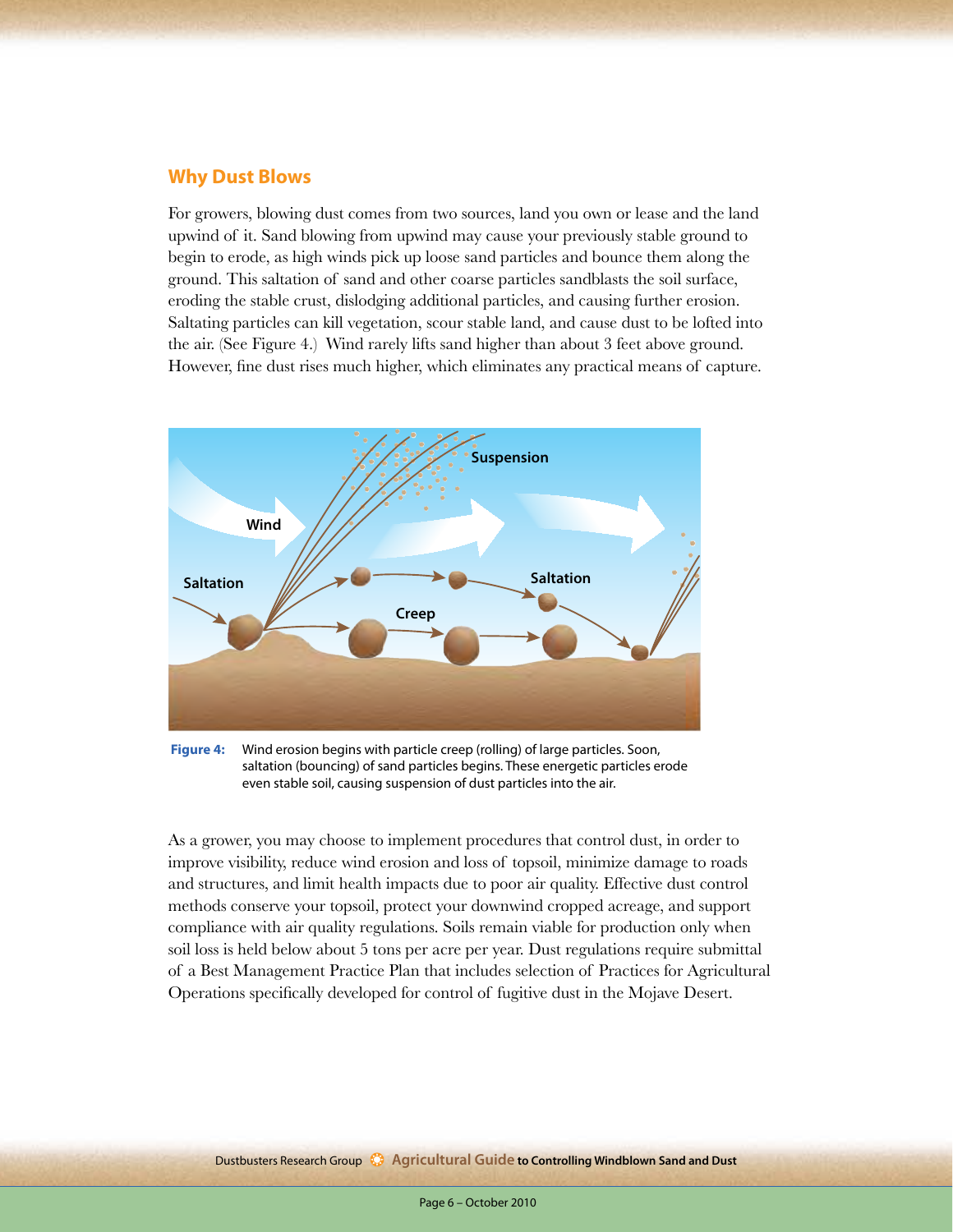### **Effective Dust Control Measures**

Growers typically encounter dust problems with farmland, farm roads, equipment yards, and deep sand.

A number of dust control measures address these problems and have been evaluated in the Antelope Valley.

#### **To establish an effective dust control program, determine:**

- ❂ How long protection needs to last
- ❂ Which crop will follow the protected period
- ❂ How much irrigation water will be available.



**Figure 5:** Irrigation may be the key to establishing vegetation for dust control.

Table 1 on the next page, lists these measures and their associated USDA/NRCS Conservation Practice Codes.

### **Cost-Sharing Programs**

Growers may be able to receive financial assistance for dust control.

The local NRCS EQIP Program may be able to provide cost share funds to implement the Conservation Practices listed in Table 1. For Practice requirements, job sheets, and other information, contact Antelope Valley USDA/NRCS office at 661-945-2604.

The Conservation Reserve Program (CRP) is another cost share program. It encourages growers to voluntarily plant permanent areas of grass and trees on land that needs protection from erosion. This vegetative cover also serves as a windbreak. Additional information is available from the local USDA Farm Service Agency at 661-942-9549.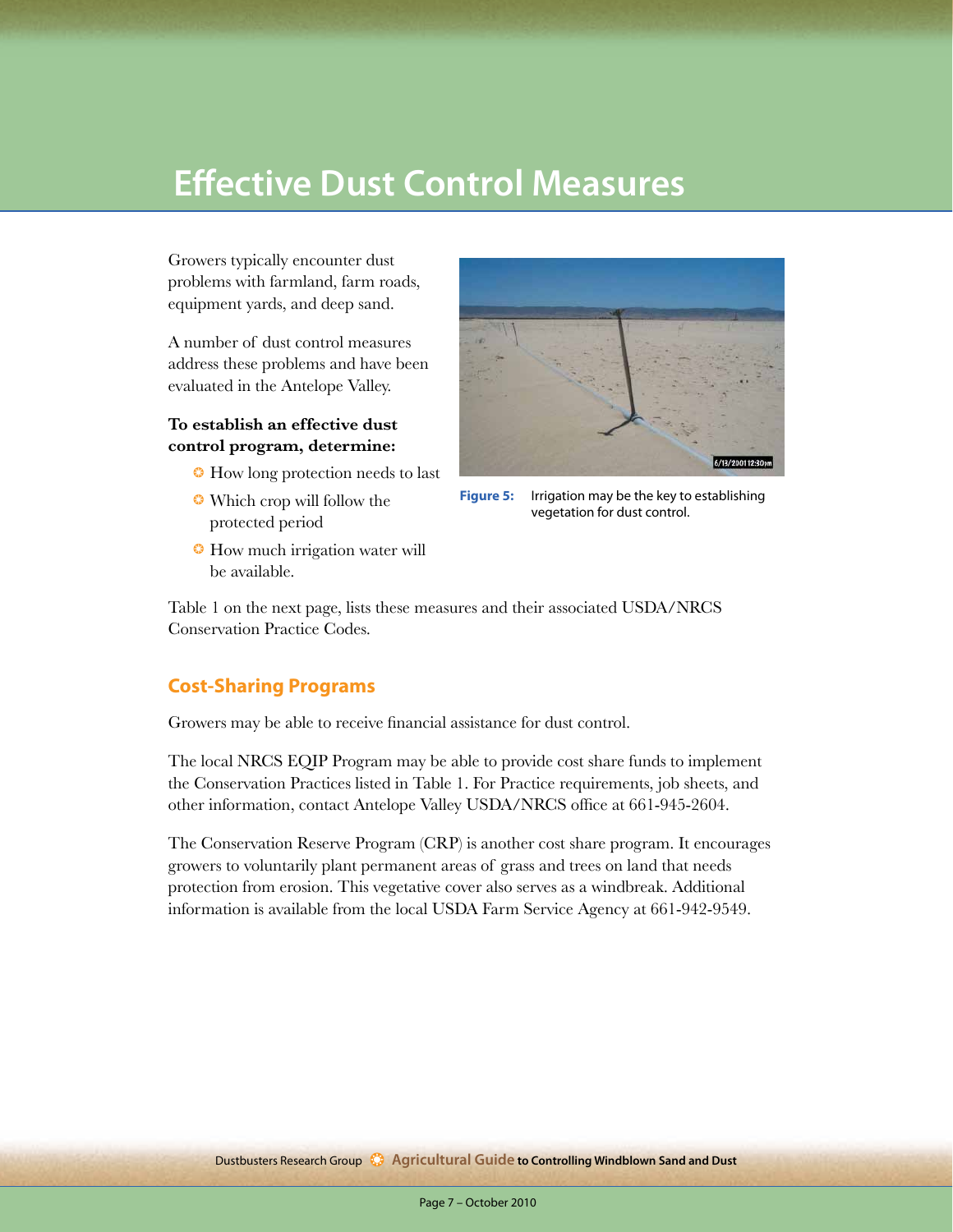| <b>Situation</b>                        | <b>Suggested Practices</b>                                 | <b>Conservation Practice</b>                                              | <b>USDA/NRCS</b><br><b>Reference Code*</b> |  |
|-----------------------------------------|------------------------------------------------------------|---------------------------------------------------------------------------|--------------------------------------------|--|
| Farmland -<br>high or low<br>elevation  | Cover crops - high or low<br>value                         | <b>Cover Crop</b>                                                         | 340                                        |  |
|                                         | Strip crops                                                | Strip Cropping - Contact your<br>local NRCS for guidance                  | 585                                        |  |
|                                         |                                                            | <b>Cross Wind Trap Strips</b>                                             | 489C                                       |  |
|                                         |                                                            | Residue and Tillage<br>Management - No Till / Strip Till<br>/ Direct Seed | 329                                        |  |
|                                         | Mulch                                                      | Residue and Tillage<br>Management - Mulch Till                            | 345                                        |  |
|                                         | Native vegetation - buckwheat<br>(only above valley floor) | <b>Conservation Cover</b>                                                 | 327                                        |  |
|                                         | Roughened surface or furrows<br>across the wind            | Surface Roughening or<br><b>Emergency Tillage</b>                         | 609                                        |  |
|                                         | Wind breaks and wind barriers                              | Windbreak / Shelterbelt<br>Establishment                                  | 380                                        |  |
|                                         |                                                            | <b>Herbaceous Wind Barriers</b>                                           | 603                                        |  |
|                                         | Mulch - wood chips or gravel                               | Mulching                                                                  | 484                                        |  |
| Deep sand                               | Rice grass                                                 | Range Planting                                                            | 550                                        |  |
|                                         | Wind breaks                                                | Windbreak / Shelterbelt<br>Establishment                                  | 380                                        |  |
|                                         | Mulch - wood chips or gravel                               | Mulching                                                                  | 484                                        |  |
| Farm<br>roads and<br>equipment<br>yards | Chemical coatings                                          | Dust Control on Unpaved                                                   | 729                                        |  |
|                                         | Gravel                                                     | <b>Roads and Surfaces</b>                                                 |                                            |  |
|                                         | Paving                                                     |                                                                           |                                            |  |

#### **Table 1: Dust control practices to consider in the Antelope Valley and their associated USDA/NRCS Conservation Practice and Reference Code.**

**NOTE:** This list identifies the most common (but not all) Conservation Practices for growers. For information about additional options or for assistance, growers can contact the Antelope Valley U. S. Department of Agriculture Natural Resources Conservation Service (USDA/NRCS) office at 661-945-2604. Additional resources are listed in the Resources Guide.

**\*** For more detailed information about these Conservation Practices, go to the USDA/NRCS website *http://www.ca.nrcs.usda.gov/*. Under Quick Access in left margin, select Electronic Field Office Technical Guide (eFOTG). Then click on California Map to select county. Page opens to display list of eFOTG sections in left margin. Select Section IV; then select Table of Contents. As an option, select Conservation Practices under the individual folders that appear under the Table of Contents heading.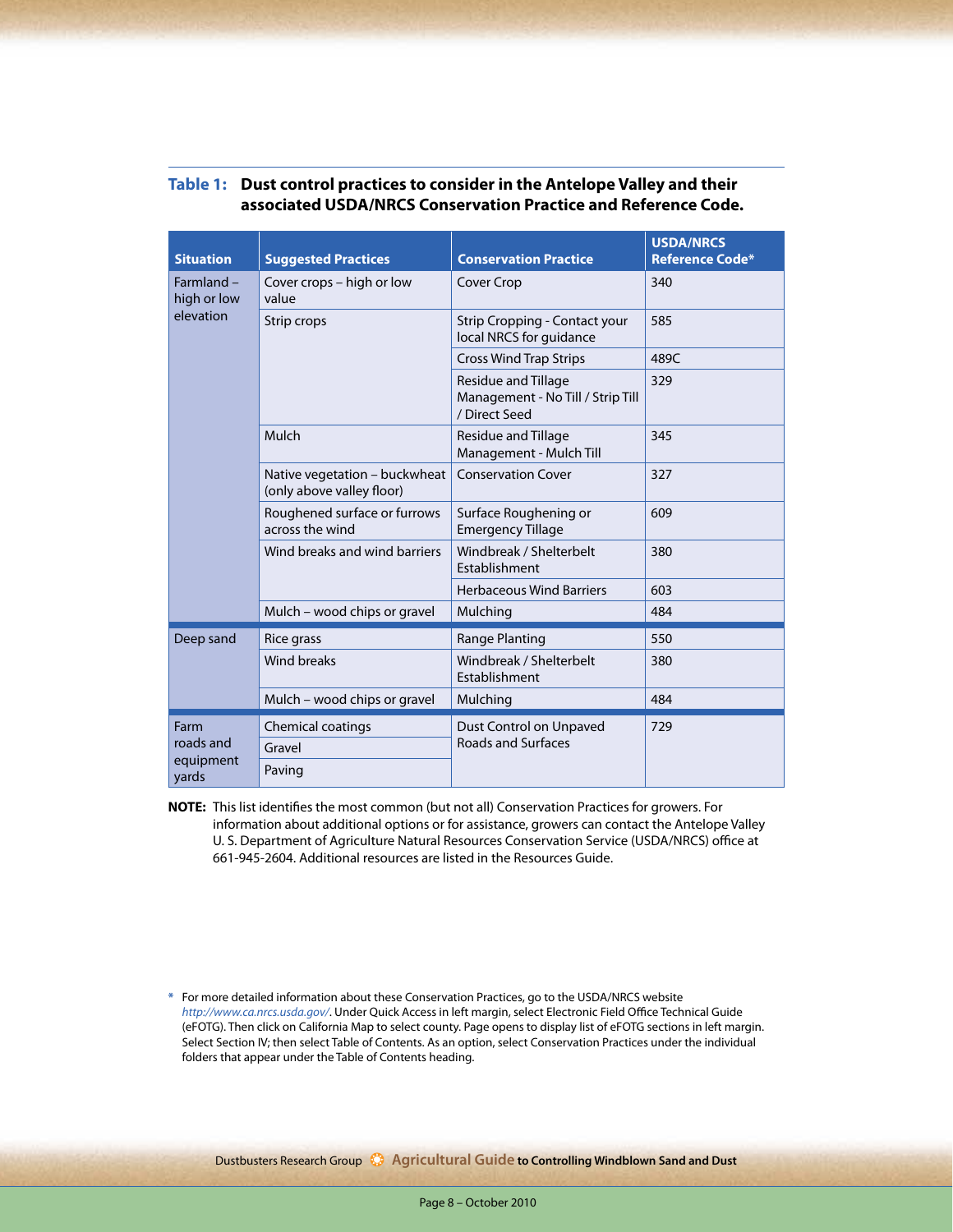### **Specific Practices**

#### **Cover Crops in Field and Vegetable Systems**

Cover crops include grasses, legumes, and forbs for seasonal cover and other conservation purposes. (See Figure 6.) They effectively reduce erosion from wind. They can be used on all arable lands and even on very sandy ground with appropriate techniques.

Use cover crops when large acreage is leased and/or will be farmed in the near future. Cover crops add organic matter and nutrients to soil and may break disease cycles. Yields of subsequent crops may be significantly improved. Selection of a cover crop requires a cost-benefit analysis. Growers may select a cover crop based



**Figure 6:** Even in sandy areas, it may be possible to install a cover crop such as barley, particularly with favorable rains or irrigation. Planting across the wind provides considerable suppression of blowing sand.

strictly on economic analysis or because it fits into their rotation in terms of equipment, planting dates, markets, or potential for hosting pests.

High value cover crops such as cowpea and *Sesbania* perform well in the Antelope Valley. They are relatively expensive to establish, but they improve soil quality and may provide a sizeable economic return. Consider using high value covers if fallow period is only a few months and particularly if it is followed by high value vegetables.

Lower value cover crops such as cool season grains and warm season Sudangrass also perform well in this area. They are less expensive to establish and provide less benefit to soil than higher value options. However, they better resist degradation and therefore can stabilize land for up to 3 years.

Residue breakdown is critically important in cover crop selection. When vegetables follow a fallow period, avoid cover crops with high C:N ratios, such as cereals or Sudangrass. These crops slow residue breakdown and immobilize nutrients.

Mustard is a suitable cover crop for short term fallow farm land. It produces a low C:N ratio and breaks down quickly in the soil, releasing high levels of nitrogen. Mustard appears to enhance soil structure and increases yields of following crops such as carrots.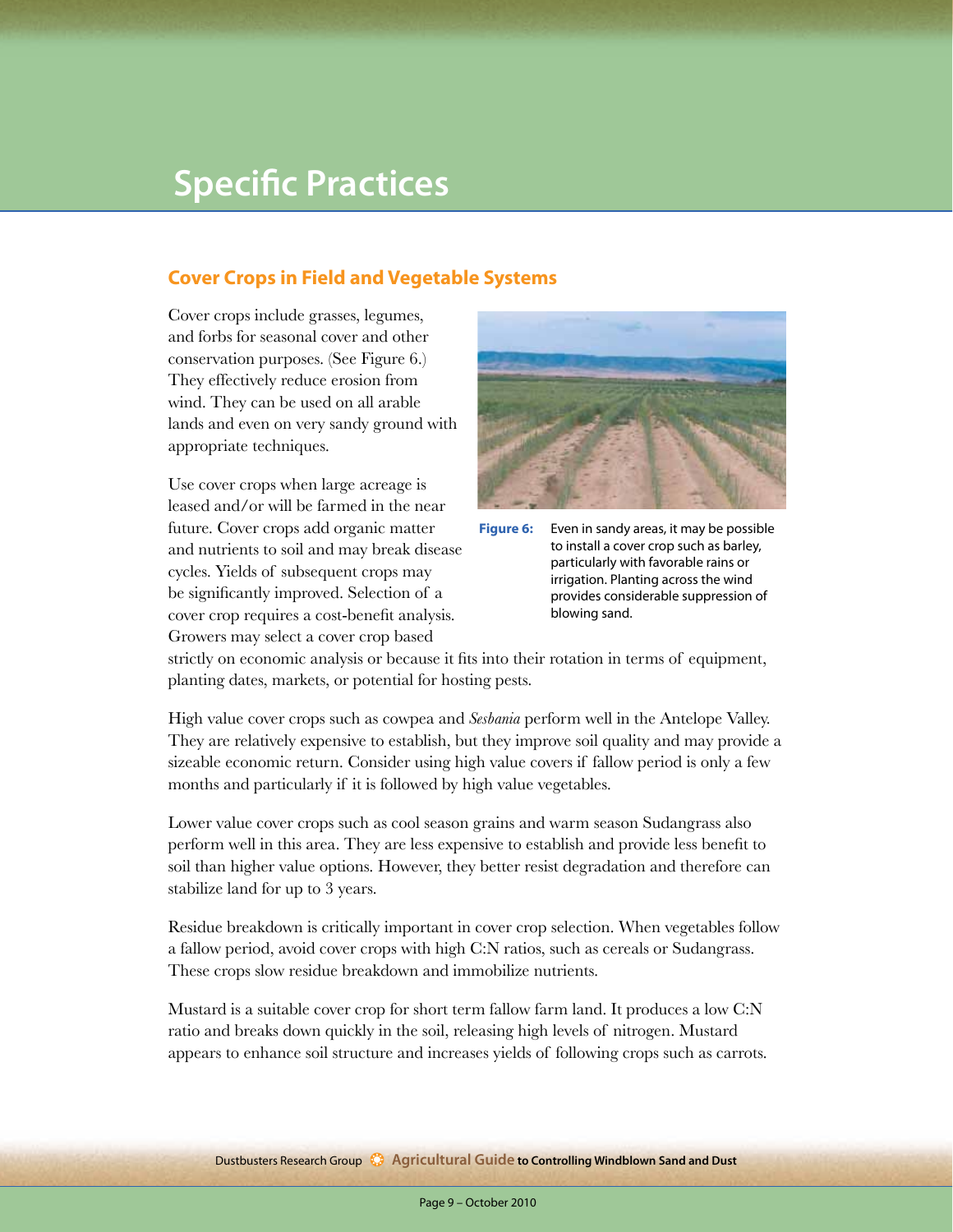There is the potential for mustard residue to be a Pythium population host, but mustard appears to have a neutral effect on carrot cavity spot. Subsequent carrot plantings should be delayed 1-3 months to allow for residue decomposition. Cover crops with similar properties are *Sesbania* and cowpeas.

The following table suggests cover crops for the Antelope Valley.

| <b>Category</b>          | <b>Type</b>                     | <b>Persistance</b>                         | <b>Crop Characteristics</b>                                                                                                                                                                                                                                                                                                                                                                                                                                                                                                                                                                                                                               |
|--------------------------|---------------------------------|--------------------------------------------|-----------------------------------------------------------------------------------------------------------------------------------------------------------------------------------------------------------------------------------------------------------------------------------------------------------------------------------------------------------------------------------------------------------------------------------------------------------------------------------------------------------------------------------------------------------------------------------------------------------------------------------------------------------|
| Low cost                 | Cool season<br>cereal grains    | $<$ 3 years                                | Cereal Grains - Easy to establish; marketable as forage.<br>Without winter moisture, may need approximately 8 inches<br>of irrigation to achieve adequate cover. Full irrigation (18<br>inches) increases costs by nearly 8 times (based on 2002<br>data). When planted in fall, may germinate on winter<br>moisture.<br>For information about current variety choices, contact the<br>Antelope Valley Office of either the U.S. Department of<br>Agriculture Natural Resources Conservation Service (USDA/<br>NRCS) or the University of California - Los Angeles County<br>Cooperative Extension. (See the Resources Guide for contact<br>information.) |
| Moderate<br>cost         | Cool season<br>mustard          | $<$ 3 months                               | Mustard - Short growing season; breaks down quickly<br>in soil (<3 months). Suppresses soil-borne nematodes,<br>diseases, and in some cases weeds. Returns applied N to<br>soil. Does not fix N. Not a reliable substitute for Vapam<br>fumigation.                                                                                                                                                                                                                                                                                                                                                                                                       |
| High cost-<br>high value | Cool season<br>legume,<br>vetch | $<$ 3 months                               | Vetch - Cool season legume; residue breaks down quickly<br>(< 3 months). Adds N by fixation. Plant October - February.                                                                                                                                                                                                                                                                                                                                                                                                                                                                                                                                    |
| Moderate<br>cost         | Warm season<br>Sudangrass       | $<$ 3 years                                | Sudangrass - Warm season forage plant after April. After<br>harvest, stubble residue will hold soil and prevent it from<br>blowing. For a grain crop during growing season, plant<br>Sudangrass from May - August. Requires supplemental<br>irrigation. Can be chopped in summer and stubble will<br>stabilize soil for remainder of season or subsequent seasons.                                                                                                                                                                                                                                                                                        |
| High cost-<br>high value | Warm season<br>legumes          | $<$ 3 months<br>3-6 months<br>for Sesbania | Legumes (cowpeas, other beans, and Sesbania) - High value<br>and high seed cost; break down in soil quickly. Add N by<br>fixation. Plant before August for maximum benefits.                                                                                                                                                                                                                                                                                                                                                                                                                                                                              |
| High cost-<br>high value | Perennial<br>native shrubs      | > 3 years                                  | Saltbush (Atriplex spp.); Buckwheat (Eriogonum); Rabbit<br>brush (Chrysothamnus nauseosus); Indian rice grass<br>(Oryzopsis hymenoides) - May require starter irrigation<br>and are inhibited by excess soil nitrogen. Will hold soil<br>indefinitely once established.                                                                                                                                                                                                                                                                                                                                                                                   |

#### **Table 2: Suggested cover crops for the Antelope Valley.**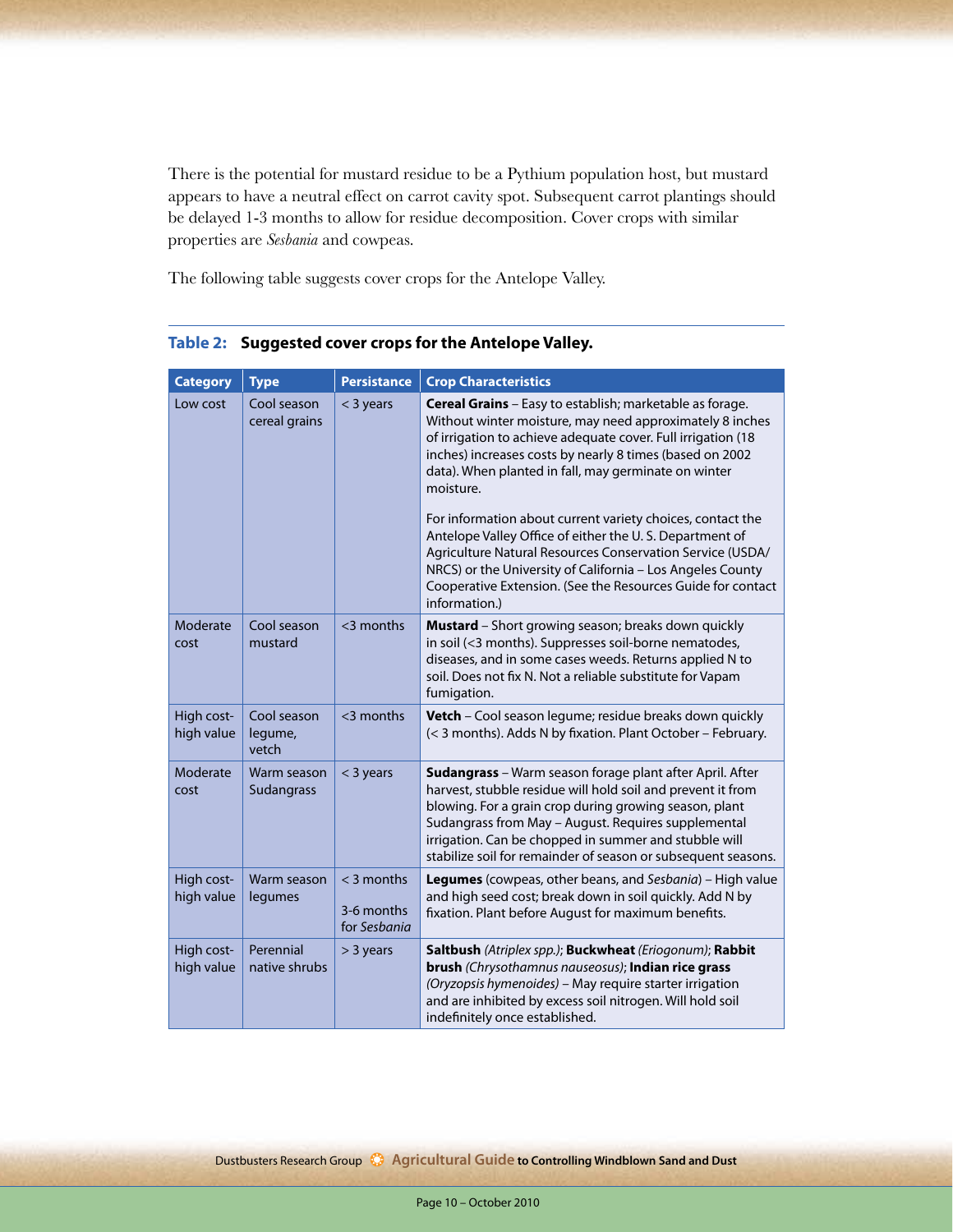#### **Stripcropping**

Stripcropping consists of growing row crops, forages, small grains, or fallow in a systematic arrangement of equal width strips across the wind. (See Figure 7.) The practice can reduce costs and soil erosion and can protect growing crops from damage by windborne soil particles.

The erosion-resistant (planted) and erosionsusceptible (unplanted) strips should be equal width, in multiples of the width of planting equipment, so that at least 50% of the ground is erosion resistant. No adjacent



**Figure 7:** Strip cropping reduces expense while providing nearly all the benefit of a full cover crop.

strips should be erosion-susceptible at the same time. When the strip orientation is not perpendicular to the wind, adjust the width, with the effective width measured along prevailing wind erosion direction and the minimum width determined by the width of unplanted strip.

#### **Residue and Tillage Management – No Till / Strip Till / Mulch Till/ Direct Seed**

These variations on cover crop practices consist of managing the amount, orientation, and distribution of crop and other plant residue on the soil surface year round. The emphasis is on minimizing soil-disturbing activities to only those necessary to place nutrients, condition residue, and plant crops. All or part of the field may be cultivated, as appropriate.

The following table provides recommend planting dates, seed rates, and depths for cover crops and native species in the Antelope Valley.

#### **Table 3: Recommended planting dates, seed rates, and depths for cover crops and native species in the Antelope Valley.**

| <b>Crop</b>       | <b>Planting Date</b> | <b>Seed Rate (Ibs/acre)</b>                     | <b>Seed Depth</b>             |
|-------------------|----------------------|-------------------------------------------------|-------------------------------|
| Cowpeas           | May 1 - July 30      | $30$ lbs                                        | 0.25-0.50 inches              |
| Sesbania          | May 1 - July 30      | 8 lbs                                           | 0.25 inches                   |
| <b>Sudangrass</b> | May 1 - July 30      | 50 lbs                                          | 1 inch                        |
| Native species    | October - February   | Dependent upon species.<br>Consult seed company | Broadcast / drill 0.50 inches |
| Cereal grains     | October - February   | 50 lbs                                          | 2 - 4 inches                  |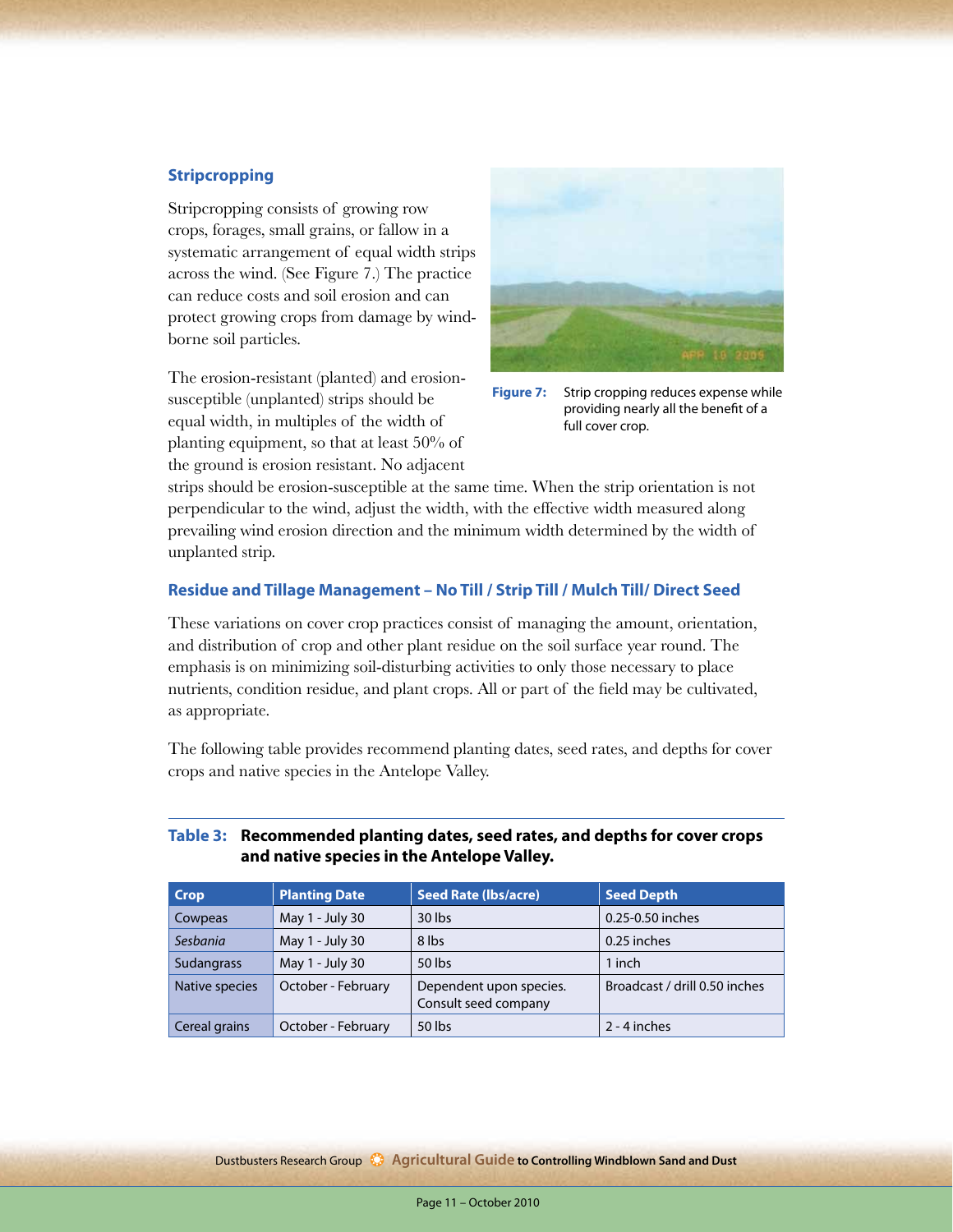Table A2 in the Appendix provides recommended planting procedures for selected cover crops in the Antelope Valley. Review this table prior to planting.

Access roads may allow erosion and their width must be considered in laying out the resistant strips. To keep the system functional as long as possible, remove or smooth sediment that accumulates along the strip edges.

#### **Cover Crops in Perennial Tree and Vine Systems**

In orchards and vineyards, consider using cover crops as a dust control method. (See Figure 8.) Many orchards and vineyards are drip irrigated and are not set up for irrigation between crop rows. Thus, common cover crops for vineyards are annual grains or drought tolerant grasses. Plant these in fall or winter for germination on winter moisture. They do not require supplemental irrigation. When selecting a cover crop in perennial trees and vines, evaluate problems associated with insect control. Cover crops can host pests such as spider mites and leaf hoppers, as well as beneficial insects.



**Figure 8:** Prevent erosion between rows of permanent crops with a cover crop. The cover may be chosen to provide nitrogen or other horticultural benefits.

### **Long Term Native Plant Cover**

Consider using native species for periods longer than 3 years. These species provide the greatest

sustainability and return the system as closely as possible to its natural state, which typically resists erosion.

For farmland that will be fallow for longer than 3 years, choose native grasses and shrubs. Dustbusters experiments evaluated saltbush *(Atriplex spp.),* California buckwheat *(Eriogonum fasciculatum),* rabbit brush *(Chrysothamnus nauseosus),* and Indian ricegrass *(Achnatherum hymenoides*). These species establish adequate long term ground cover under specific conditions in the Antelope Valley. In some cases, seed costs of native plants are high and seed availability is low. Obtain specific seeding rates and methods from the Antelope Valley USDA/NRCS.

Broadcasting methods followed by sufficient rainfall allow successful establishment of saltbush, California buckwheat, and Indian ricegrass in a very favorable year. If available, supplemental irrigation maximizes germination and increases plant establishment in most years. Once established, however, do not irrigate shrubs, except during severe drought. Seed will lie dormant if moisture is not sufficient for germination, although this does not help with short term dust control.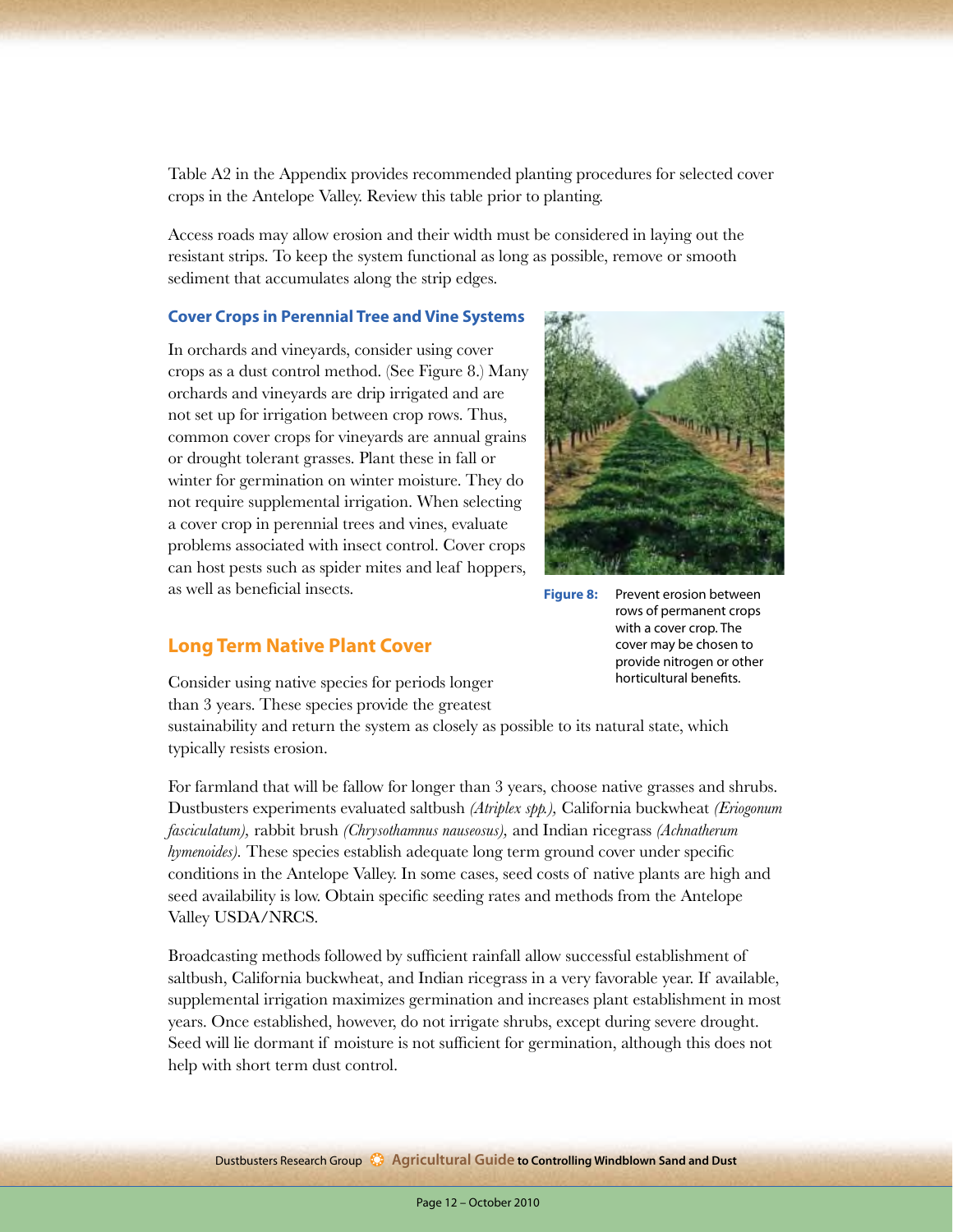Successful methods of planting saltbrush *(A. canescens)* include broadcasting seed over undisturbed soil, drilling seed with a rangeland drill, and ripping and furrowing soil prior to drilling with a conventional drill. However, soil preparation by ripping and furrowing does not increase ground cover more than drilling seed without prior soil preparation.

Long term irrigation and fertilization of agricultural fields in arid environments leads to the accumulation of salts in the soil. For growers who wish to revegetate with native shrubs in fields that have potential salinity problems, choose species with high salt tolerance. Studies in the Antelope Valley have shown that saltbushes *(Atriplex spp.)* are ideal for this purpose. The three species studied were fourwinged saltbush *(Atriplex canescens),* quailbush *(Atriplex lentiformis),* and allscale *(Atriplex polycarpa).* All three species had high survival and growth rates on fallow lands and are therefore suitable choices for revegetation purposes.

Among these three species, fourwinged saltbush is likely to be the best choice across the widest range of situations. It has one of the highest salt tolerances of all saltbush species. Fourwinged saltbush can grow up to a foot per year and at maturity a single plant can cover up to 200 square feet. It has a highly branched structure, which is ideal for trapping windblown dust and sand. Fourwinged saltbush can live more than 100 years and produces large numbers of seeds, speeding the natural recovery process in abandoned fields. Also important in areas prone to windblown sand, fourwinged saltbush seed has shown the ability to germinate and emerge through 2 inches of cover.

California buckwheat established rapidly and sustained its coverage, declining briefly following drought. However, it performed well only at elevations above the valley floor.

Indian ricegrass established rapidly in the first years in many locations but then dropped out of most populations. It was most successful in deep sand and provided only minor cover in other areas. Indian ricegrass did not have the longevity exhibited by shrubs, especially under drought conditions.

Rabbit brush became well established in control plots, even without prior soil preparation and seed application, when nearby upwind populations provided a source for self-seeding. Drilling and broadcasting were less expensive than ripping and furrowing, although seed of rabbit brush is difficult to handle.

In all cases, removing tumbleweeds by burning in place or tillage is beneficial to establishment of native species. Perhaps for this reason, disking the seedbed improved plant establishment.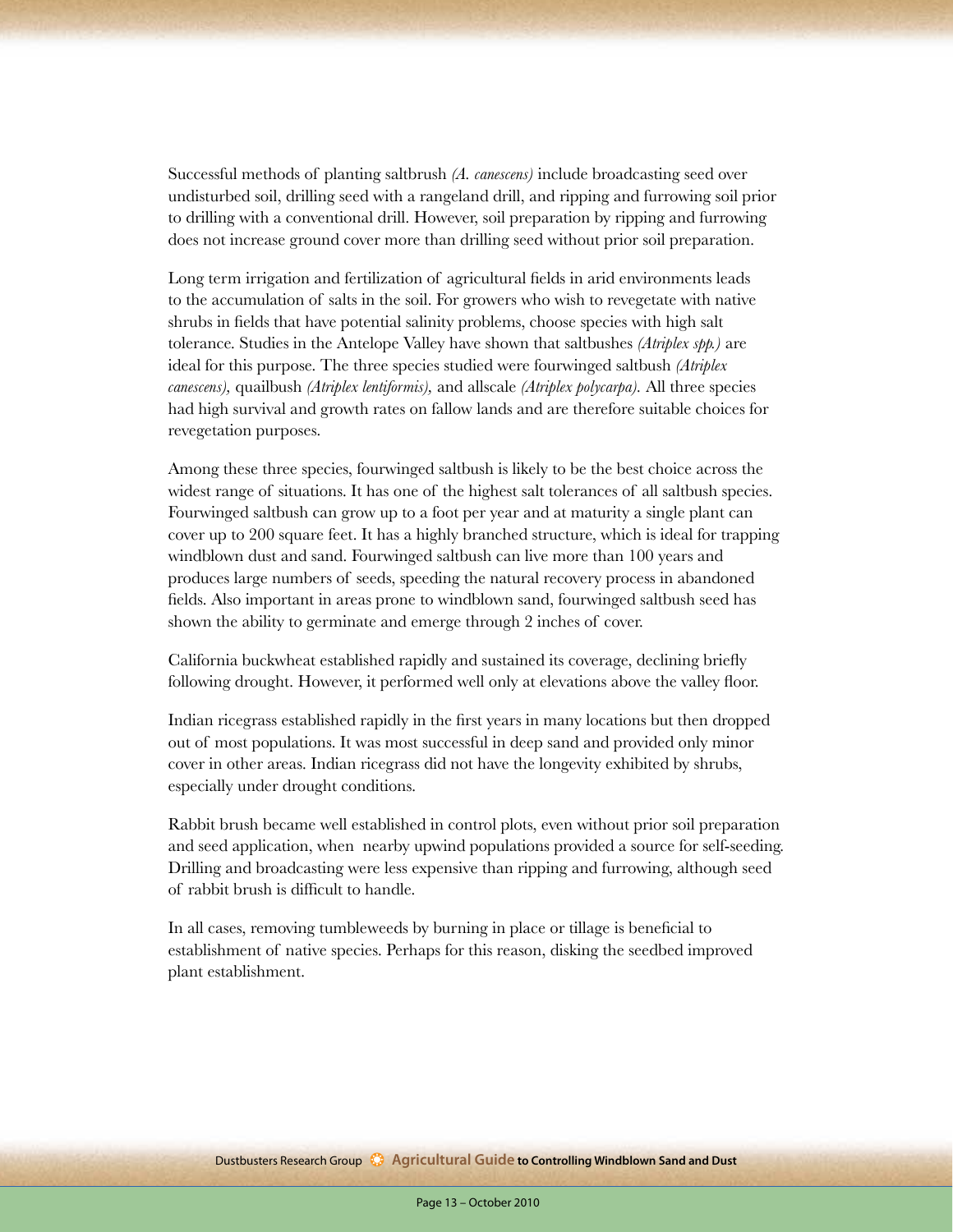#### **Range Planting**

Wind erosion may be reduced on rangeland or other suitable location through establishment of adapted annual or perennial vegetation such as grasses, forbs, legumes and/or perennial shrubs and trees. This practice may be applied where desirable vegetation is below the acceptable level for natural reseeding to occur.

#### **Wind Breaks**

Wind rarely lifts sand higher than 3 feet above ground. This allows wind breaks to trap blowing sand as it enters land from upwind areas or is blown from disturbed land. Wind breaks can be solid or porous barriers. (See Figures 9 and 10.) In either case they slow the wind and cause it to drop its burden of sand.

#### **Solid Fences**

Wood or concrete block fences are solid wind barriers. They collect blowing sand only on the barrier's upwind side. In general, little sand will pass the barrier until collected sand on the upwind side reaches the top of the fence. When sand begins to blow across the top, either increase fence height or remove the collected sand. Install these barriers along the upwind edge of your property.

#### **Porous Fences**

Porous plastic fences are partial wind barriers. Openings in fences slow the wind and cause blowing sand to deposit mostly on the downwind side. Because the area of sand accumulation is larger than with solid fences, its depth is reduced and sand removal is required less frequently. However, little vegetation will grow where unstable sand accumulates.



**Figure 9:** Porous wind fences are commercially available. They trap blowing tumbleweeds as well as sand. In areas with endangered species, such as the desert tortoise, openings should be provided at intervals to allow for continued natural migration of the animals.



**Figure 10:** The combination of wind fences and seeding of cover crops such as barley may reinforce each other. Even with poor establishment on very sandy ground, the combination may suppress wind erosion enough to initiate stabilization.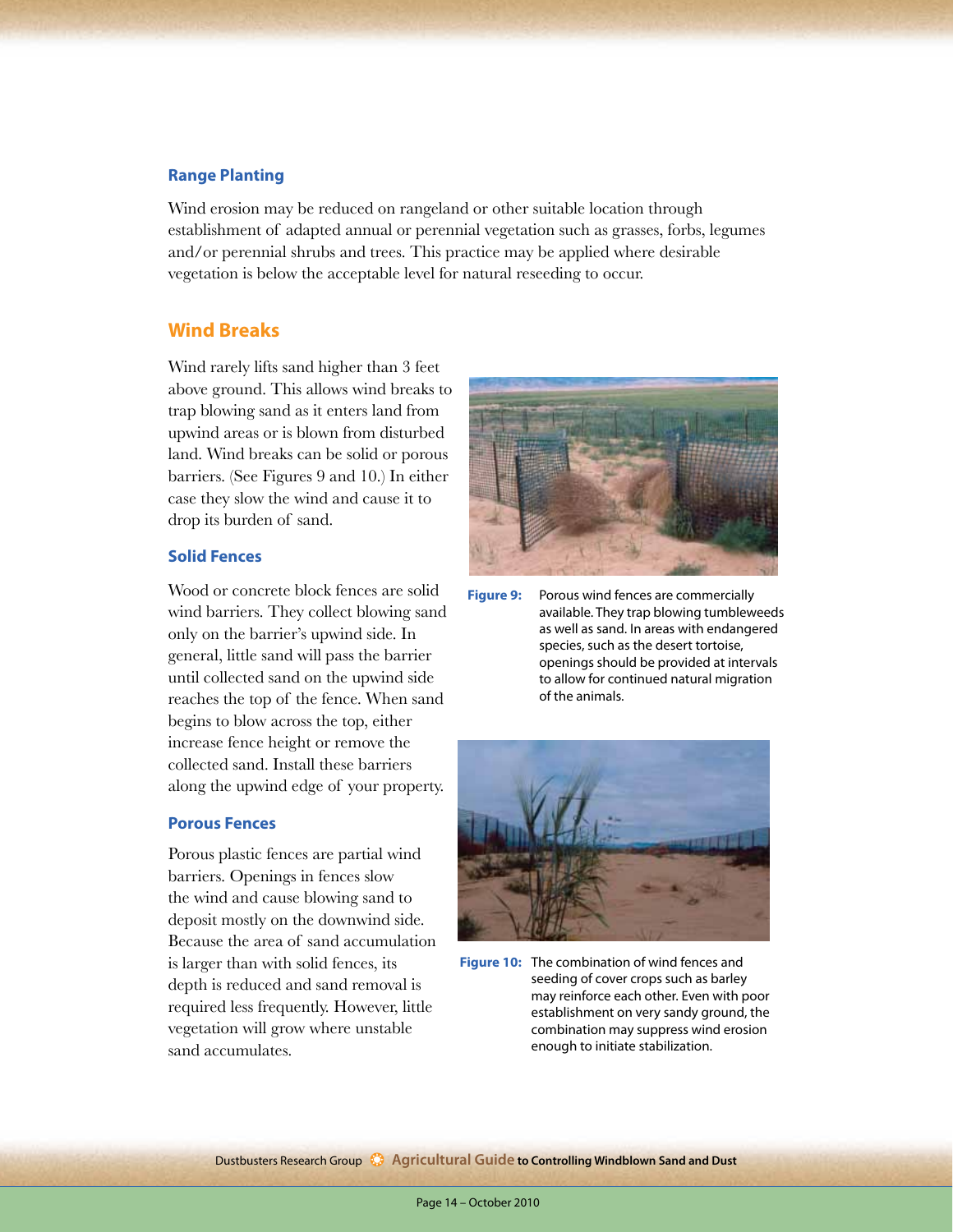These barriers may also be installed along the upwind edge of property or at intervals downwind across property. A 4-foot porous polyethylene sand fence will deposit blowing sand within about 40 feet of the fence.

#### **Straw Bales**

Straw bales are often available on farms. Use these to erect solid or (by spacing them) porous barriers. These are most effective as wind breaks when they are at least 6 feet high.

#### **Soil Surface Modification**

The soil surface can be modified by performing tillage operations that create random roughness. (See Figure 11.) Several techniques for roughening the soil surface may provide rapid suppression of wind erosion. Ripping soil to bring clods to the surface may be sufficient to disrupt wind and interrupt saltation of sand particles. Bedding or furrowing soil may also be effective, particularly across the wind. Blowing sand tends to collect in the furrow bottoms.



**Figure 11:** Tillage across the wind is very effective in controlling wind erosion. It may serve as an emergency measure or as preparation for seeding of native species.

#### **Berms**

Berms provide more dramatic and longlasting soil surface modification. (See Figure 12.) They are large mounds of earth built perpendicular to the wind. They may be stabilized with wood chips, vegetation, or other covering, or with wind fences. Berms slow the wind and cause sand to deposit mostly on the downwind side.

**Figure 12:** Berms are semi-permanent features on the landscape that provide effective reduction of blowing sand.

#### **Large Trees and Shrubs**

Large vegetation, such as trees and shrubs, planted in a single or multiple

rows, provide protection from blowing sand, similar to wind fences. (See Figure 13.) They also leave an attractive landscape feature after sand encroachment has been solved. To grow properly, vegetation needs moisture and protection from sandblasting. Plant vegetation along the downwind edge of a berm or other wind barrier. This will protect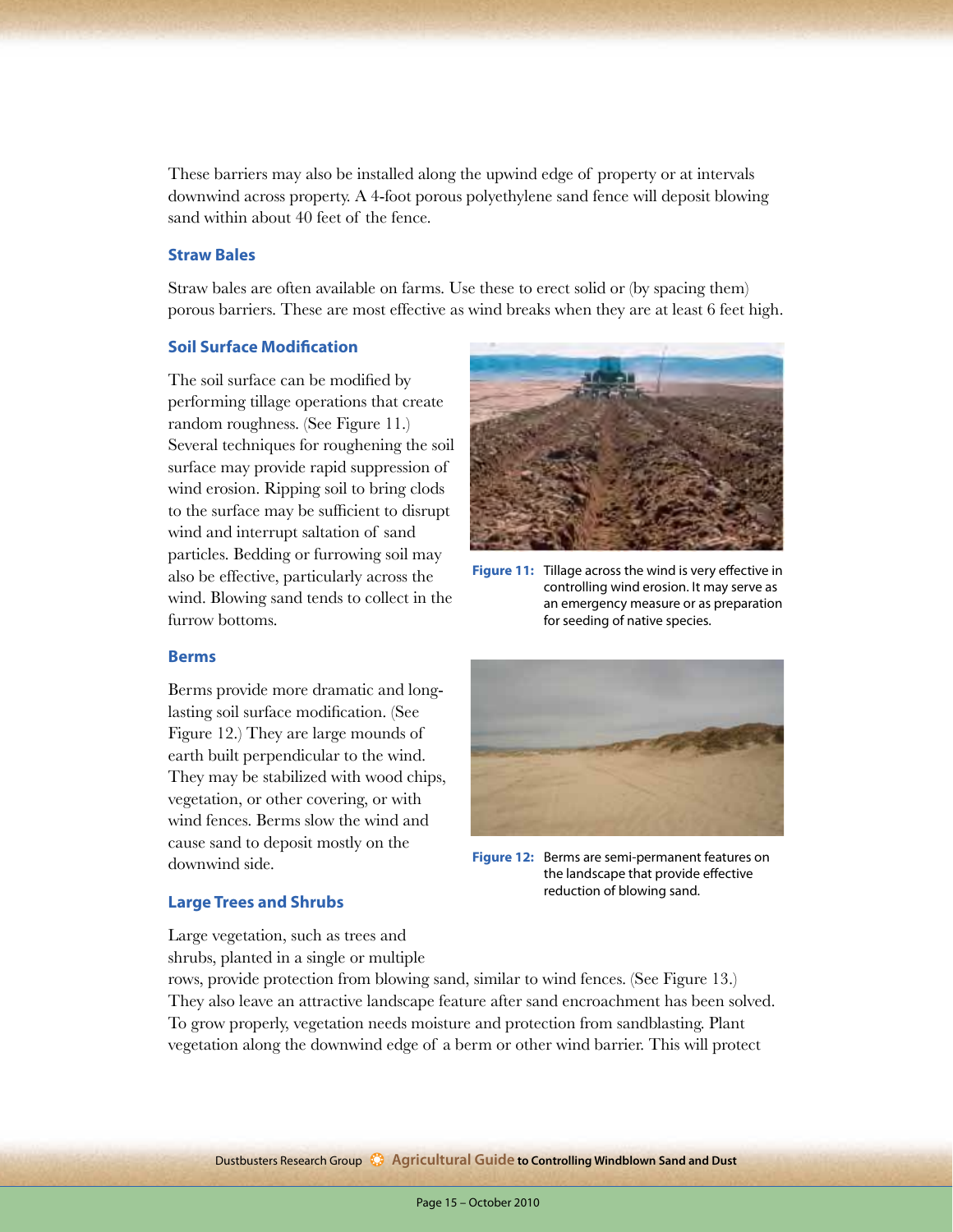vegetation until it matures and begins to reduce wind speed on its own.

Use trees to protect seedlings of other crops from sandblasting. However, the cost of establishing and maintaining tree covers can be high. Also, trees require supplemental water in Antelope Valley, so evaluate water availability and maintenance of irrigation systems. (See Appendix Tables A1 and A2).

**Figure 13:** Wind barriers made up of permanent vegetation provide effective protection from blowing sand. They are too slow for emergency applications but provide long term beautification of the landscape.

#### **Surface Coverings**

Dust control can be a problem on unpaved roads where there is vehicle and machinery

traffic and on unpaved areas such as farmsteads, materials handling areas, equipment parking lots, and construction sites. Surface coverings can stabilize loose soil in these areas and may consist of almost anything that covers the sand and increases surface roughness. With the possible exception of wood chips, discussed below, these techniques would interfere with future cropping and should be avoided on land that will be returned to production.

Mulching involves applying plant residues, by-products, or other suitable materials produced off site to the land surface. Wood chips, gravel, or even plastic sheeting can be used as mulch. A thin layer  $(3 - 4$  inches) of wood chips is a quick, easy way to temporarily stabilize small areas of accumulated sand while vegetation grows. This layer provides protection for up to 5 years. Currently, wood chips are available free of charge from municipal waste sources.

Gravel is more expensive and longer lasting than wood chips. It is most appropriate for roads and equipment yards.

Plastic mulches may be appropriate in permanent cropping systems, where they may offer additional benefits in moisture conservation and insect management.

Chemical dust suppressants are polymers that bind the soil surface, making it resistant to dislodging and saltation of sand particles. Other surface covering options include road base materials, road oils, oil and aggregates, and asphalt. For dust control, these products can be applied to roadways and equipment yards but not to production fields. The longevity and cost depends on the specific product.

For more information about dust control on unpaved roads and unpaved areas, visit WRAP at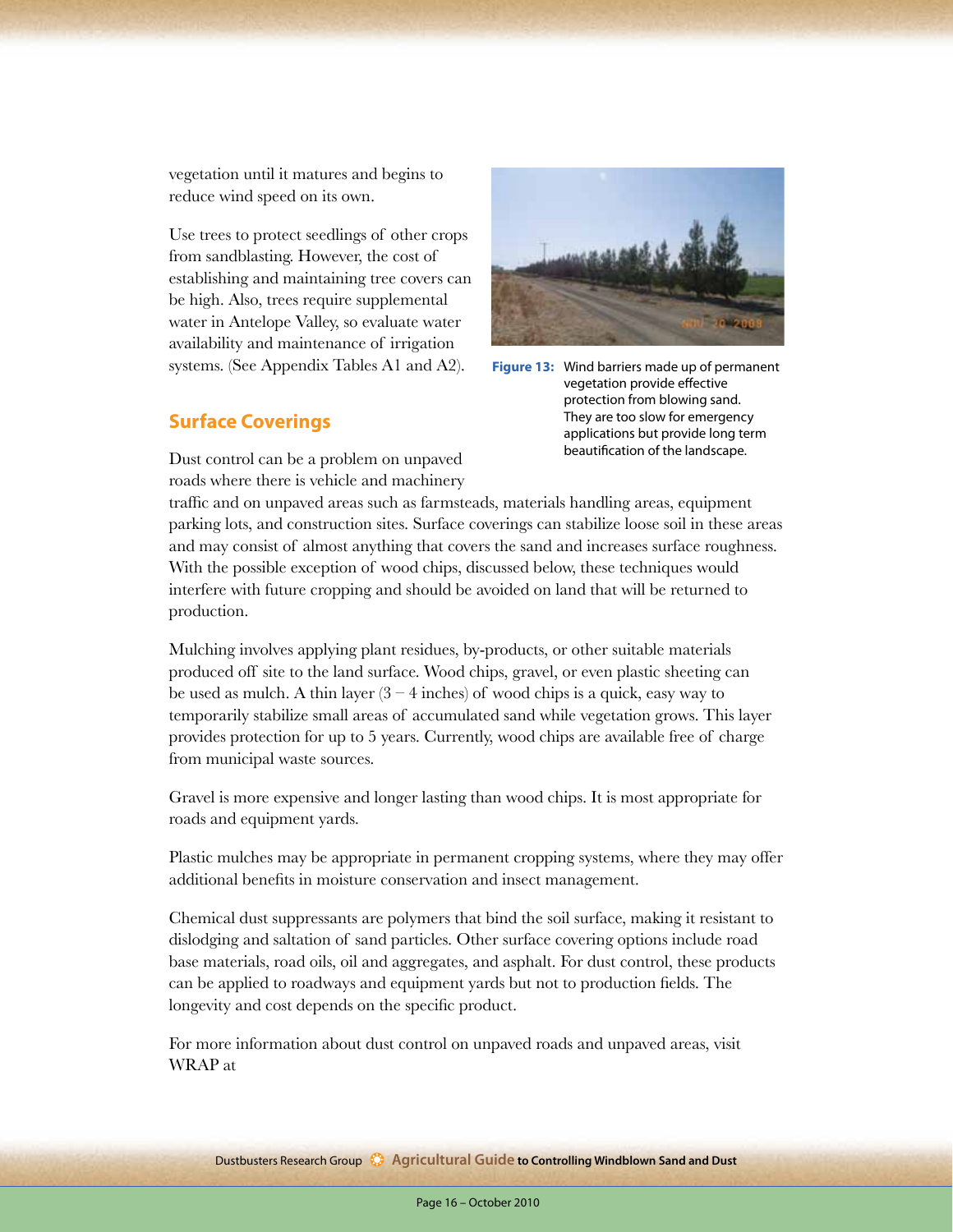## **Acknowledgments**

In addition to the technical contributors listed at the beginning of this document, the following groups have supported the Dustbusters Research Group:

- ❂ Financial Contributors
- ❂ Resource Providers
- ❂ Focus Group participants

Disclaimer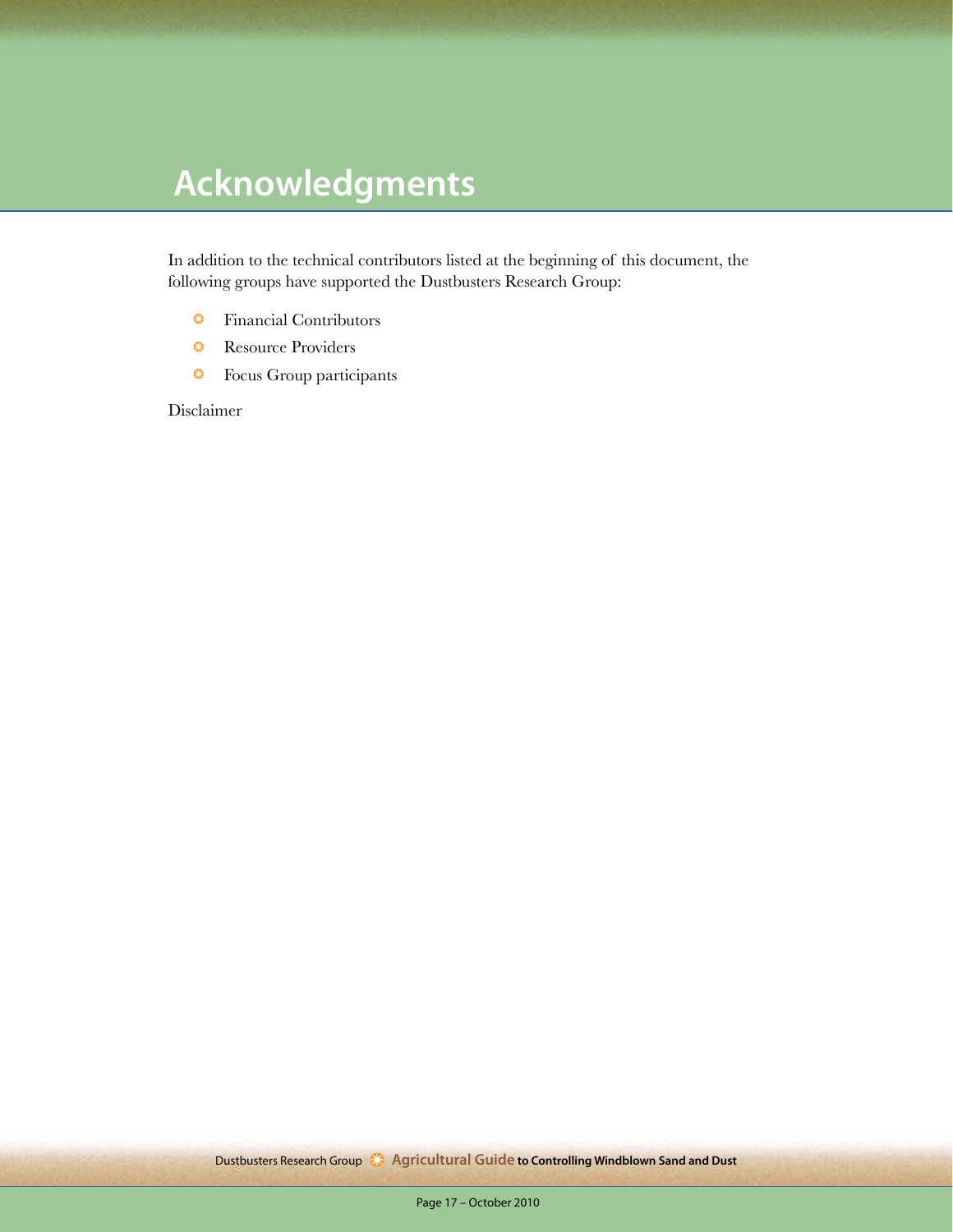### **Resources Guide**

Antelope Valley Resources Conservation District (CA RCD) at **661-945-2604**; at website *http://www.avrcd.org/*; or email *avrcd@carcd.org*

Antelope Valley Resources Conservation District Nursery (AVRCD) at **661-942-7306**; at website *http://avrcd.org/nursery.htm*; or email *avrcd@carcd.org*

Antelope Valley U. S. Department of Agriculture Natural Resources Conservation Service (USDA/NRCS) office at **661-945-2604**

USDA/NRCS website at *http://www.ca.nrcs.usda.gov/*

Los Angeles County Agricultural Commissioner at **661-723-4485**; or at website *http://acwm.co.la.ca.us/*

Kern County Agricultural Commissioner at **661-868-6300**; at website *http://www.kernag.com/*; or email *agcomm@co.kern.ca.us.*

University of California – Los Angeles County Cooperative Extension – Antelope Valley/ Lancaster Office at **661-974-8824**; or at website *http://celosangeles.ucdavis.edu/*

#### **Other Sources of Information:**

Website URL List of Case Studies USDA/NRCS Practices Publications Reports on Website WRAP Extended Abstracts of Reports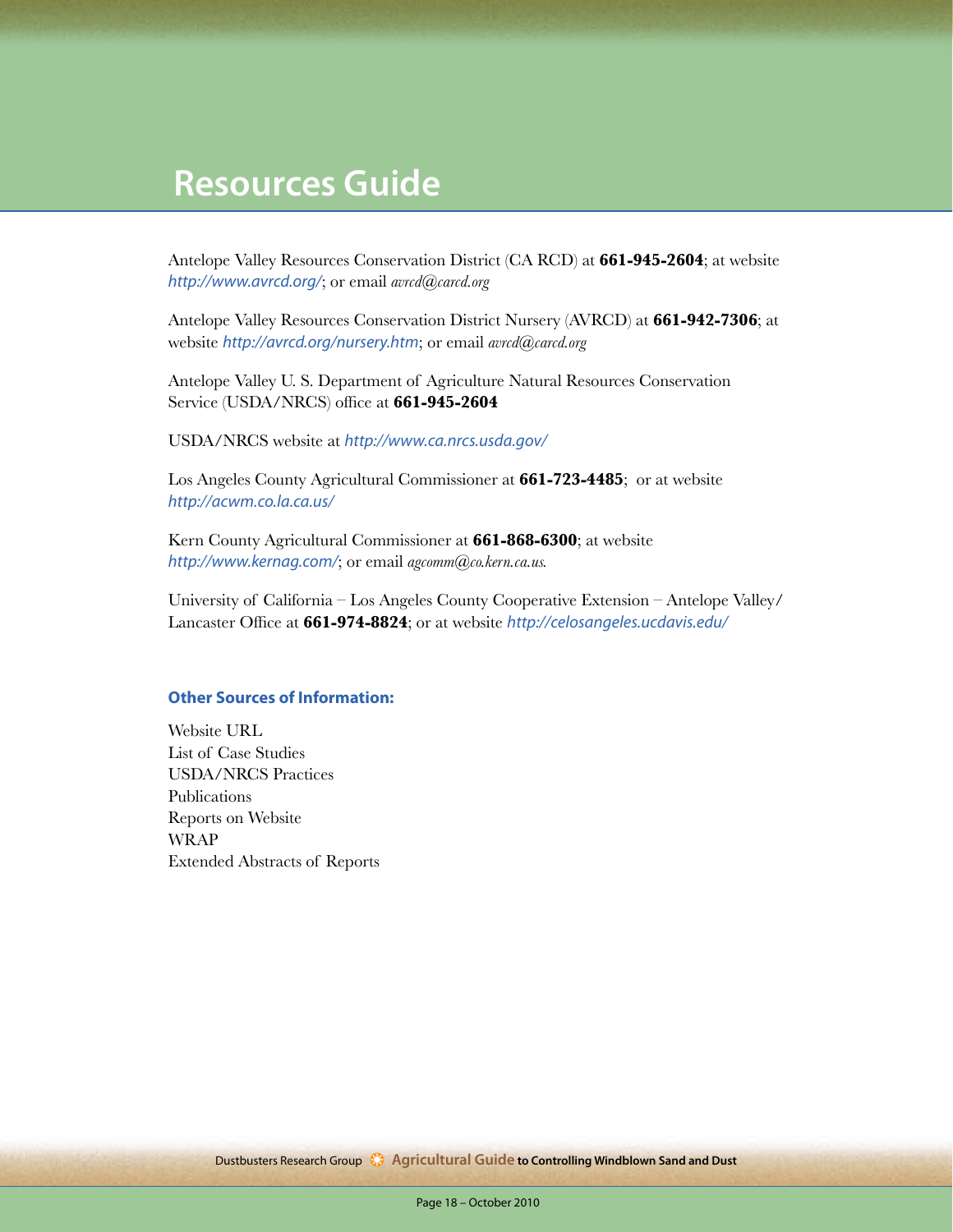## **Appendix: Irrigation Requirements**

#### **Table A1: Irrigation requirements for landscape trees and shrubs, expressed in gallons per tree per day, near Victorville, California.**

| <b>Type of Cover Crop</b>                         | <b>Suggestions for Stand Establishment</b>                                                                                                                                          |  |  |  |  |  |
|---------------------------------------------------|-------------------------------------------------------------------------------------------------------------------------------------------------------------------------------------|--|--|--|--|--|
| High cost cover<br>(cowpeas)                      | Place irrigation in field (if solid set) and pre-irrigate (1-2 inches, 8-12 hours).                                                                                                 |  |  |  |  |  |
|                                                   | Apply 150 units of N (ammonium sulfate); this will supply needed S (adjust, if<br>possible, based on soil test).                                                                    |  |  |  |  |  |
|                                                   | Plant at appropriate rate and depth. (See Table 3.)                                                                                                                                 |  |  |  |  |  |
|                                                   | Irrigate for short durations of 2 hours per day for 2 weeks; then according to<br>evapo-transpiration. (University of California Cooperative Extension can provide<br>information.) |  |  |  |  |  |
| Low cost cover<br>(cereal grain or<br>Sudangrass) | Place irrigation in field if needed or not expecting winter moisture; pre-irrigate<br>with 1 inch. If irrigation will be limited, pre-irrigate with 2-3 inches.                     |  |  |  |  |  |
|                                                   | Irrigate 6-8 inches for season, if available.                                                                                                                                       |  |  |  |  |  |
|                                                   | If sub-moisture is available, adjust drill depth to reach moisture. Grain will<br>emerge from 3-4 inches deep.                                                                      |  |  |  |  |  |
|                                                   | Apply 40 to 80 units of N only if irrigation is supplied.                                                                                                                           |  |  |  |  |  |
|                                                   | Do not irrigate prior to emergence because this reduces emergence. Replant if<br>rain exceeds 0.5 inches or forms a crust.                                                          |  |  |  |  |  |
|                                                   | For Sudangrass, plant in May if possible. Will not emerge if planted after August.<br>Irrigate for several weeks and fertilize for acceptable stand.                                |  |  |  |  |  |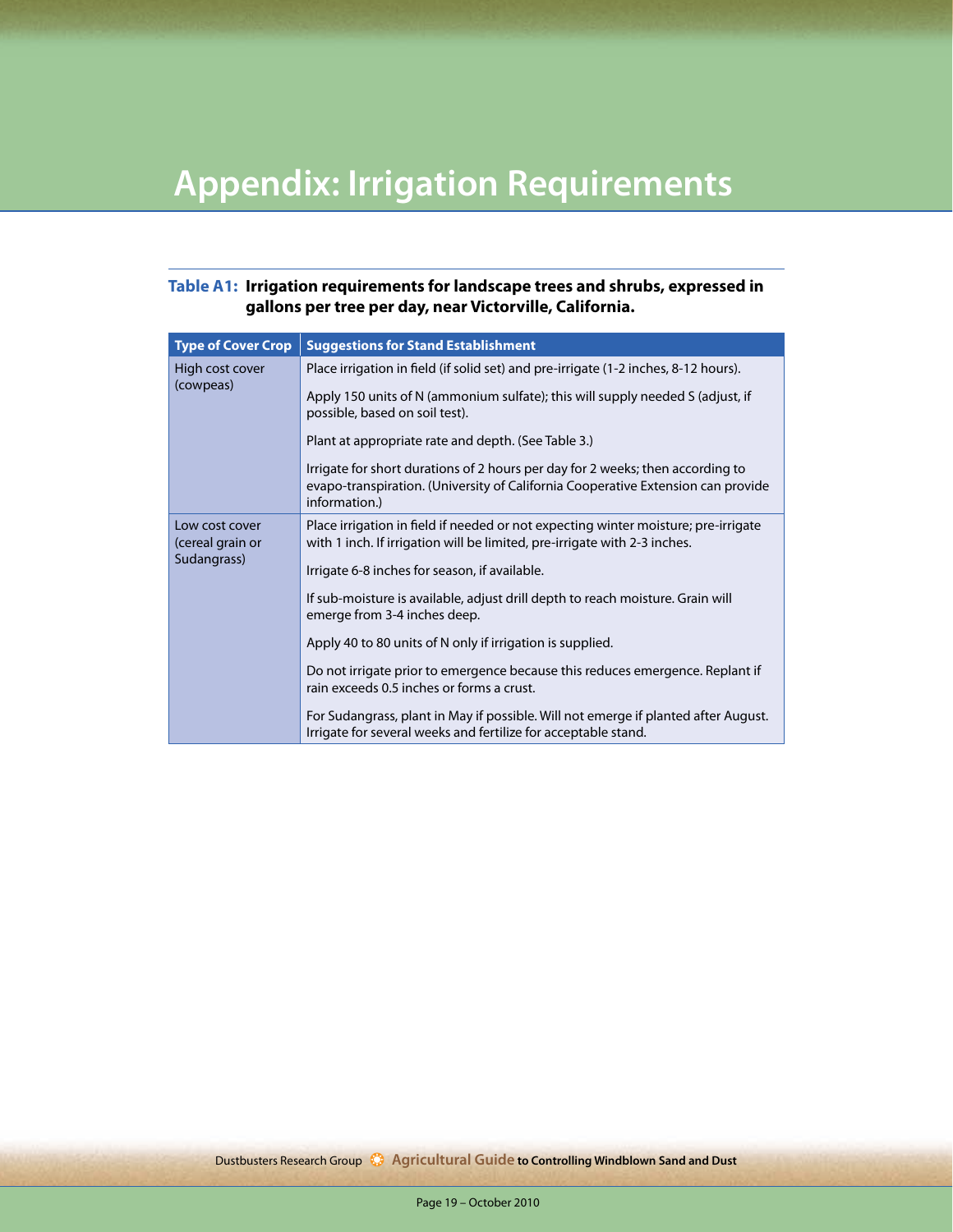|                                        | <b>WINTER</b><br><b>Dec 21 - Mar 20</b> |     | <b>SPRING</b><br><b>Mar 21- Jun 20</b> |            | <b>SUMMER</b><br><b>Jun 21-Sep 20</b> |            |      | <b>FALL</b><br><b>Sep 21 - Dec 20</b> |      |            |     |            |
|----------------------------------------|-----------------------------------------|-----|----------------------------------------|------------|---------------------------------------|------------|------|---------------------------------------|------|------------|-----|------------|
| <b>Height of</b><br><b>Tree (Feet)</b> | <b>Dec</b>                              | Jan | Feb                                    | <b>Mar</b> | Apr                                   | <b>May</b> | Jun. | Jul                                   | Aug  | <b>Sep</b> | Oct | <b>Nov</b> |
| 3                                      | 0.2                                     | 0.2 | 0.3                                    | 0.4        | 0.6                                   | 0.9        | 1.3  | 1.5                                   | 1.3  | 0.9        | 0.5 | 0.3        |
| 6                                      | 0.3                                     | 0.3 | 0.5                                    | 0.7        | 1.1                                   | 1.9        | 2.6  | 3.0                                   | 2.6  | 1.9        | 1.1 | 0.5        |
| 9                                      | 0.5                                     | 0.5 | 0.8                                    | 1.1        | 1.7                                   | 2.8        | 3.9  | 4.5                                   | 3.9  | 2.8        | 1.5 | 0.8        |
| 12                                     | 0.6                                     | 0.6 | 1.1                                    | 1.4        | 2.3                                   | 3.7        | 5.2  | 6.0                                   | 5.2  | 3.7        | 2.0 | 1.1        |
| 15                                     | 0.8                                     | 0.8 | 1.4                                    | 1.8        | 2.9                                   | 4.7        | 6.5  | 7.5                                   | 6.5  | 4.7        | 2.6 | 1.4        |
| 18                                     | 0.9                                     | 0.9 | 1.6                                    | 2.2        | 3.4                                   | 5.6        | 7.7  | 9.0                                   | 7.7  | 5.6        | 3.1 | 1.6        |
| 21                                     | 1.1                                     | 1.1 | 1.9                                    | 2.5        | 4.0                                   | 6.5        | 9.0  | 10.5                                  | 9.0  | 6.5        | 3.6 | 1.9        |
| 24                                     | 1.2                                     | 1.2 | 2.2                                    | 2.9        | 4.6                                   | 7.4        | 10.3 | 12.0                                  | 10.3 | 7.4        | 4.1 | 2.2        |
| 27                                     | 1.4                                     | 1.4 | 2.4                                    | 3.2        | 5.1                                   | 8.4        | 11.6 | 13.5                                  | 11.6 | 8.4        | 4.6 | 2.4        |
| 30                                     | 1.5                                     | 1.5 | 2.7                                    | 3.6        | 5.7                                   | 9.3        | 12.9 | 15.0                                  | 12.9 | 9.3        | 5.1 | 2.7        |
| 33                                     | 1.7                                     | 1.7 | 3.0                                    | 4.0        | 6.3                                   | 10.2       | 14.2 | 16.5                                  | 14.2 | 10.2       | 5.6 | 3.0        |
| 36                                     | 1.8                                     | 1.8 | 3.2                                    | 4.3        | 6.8                                   | 11.2       | 15.5 | 18.0                                  | 15.5 | 11.2       | 6.1 | 3.2        |
| 39                                     | 2.0                                     | 2.0 | 3.5                                    | 4.7        | 7.4                                   | 12.1       | 16.8 | 19.5                                  | 16.8 | 12.1       | 6.6 | 3.5        |
| 42                                     | 2.1                                     | 2.1 | 3.8                                    | 5.0        | 8.0                                   | 13.0       | 18.1 | 21.0                                  | 18.1 | 13.0       | 7.1 | 3.8        |

### **Table A2: Recommended planting procedures for selected cover crops in the Antelope Valley.**

Developed by R.T. Lanphier C.E.T. USDA Soil Conservation Service Provided courtesy of the Mojave Water Agency